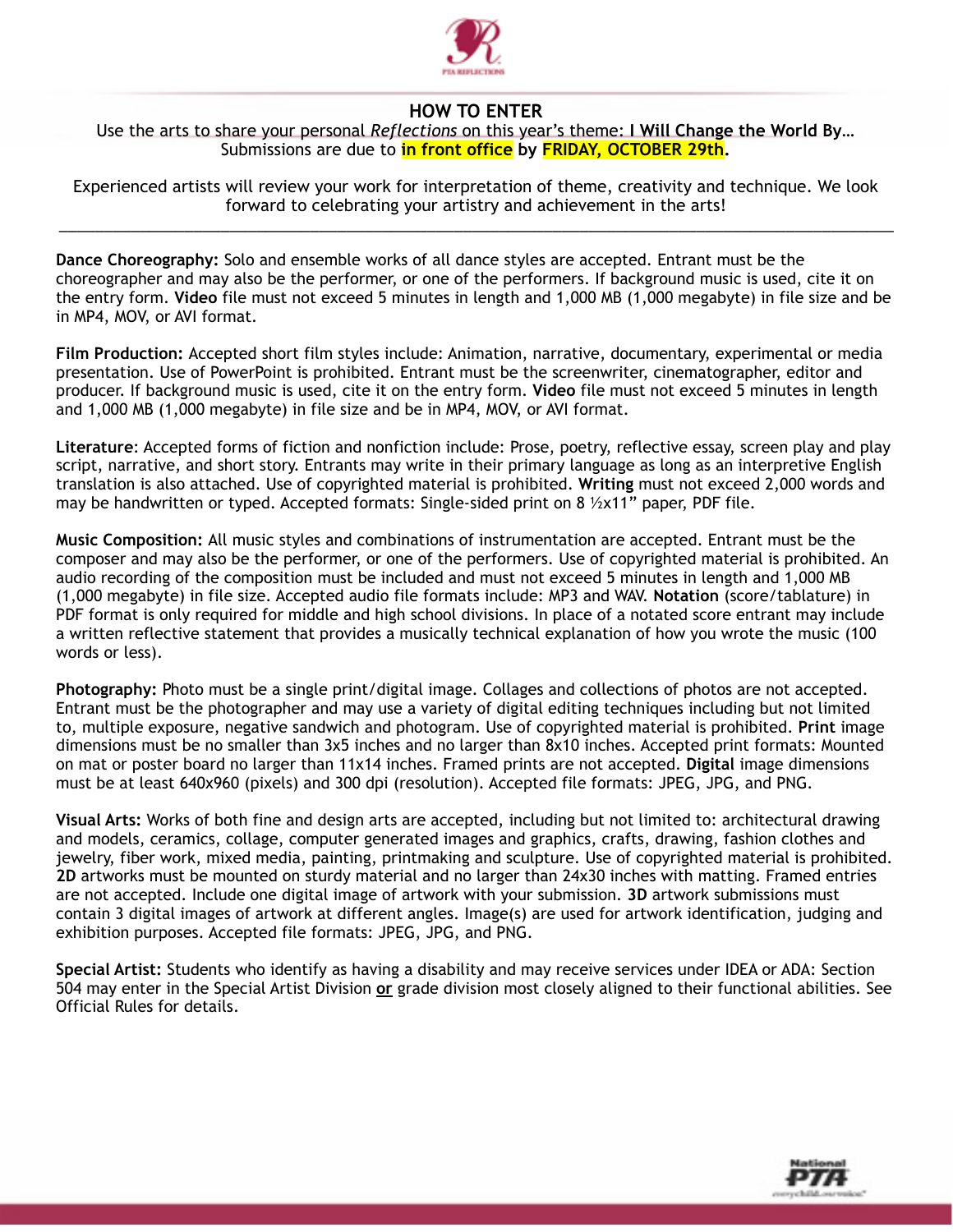

By submitting an artwork to the "**National PTA Reflections Program**," entrants accept and agree to be bound by the official rules for participation as well as the entry requirements for their specific arts category and division. Additional state program requirements may apply. Any violation of these rules may, at PTA's discretion, result in disqualification. All decisions of the reviewers regarding this program are final and binding in all respects. (The "PTA" referred to in these rules include all PTAs reviewing the submission).

- **1. ELIGIBILITY.** Students must participate through a local PTA/PTSA. Each student's eligibility is determined by the state and local PTA/PTSA. A student may develop an entry inside or outside of school.
- **2. ARTS CATEGORIES.** There are six arts categories—dance choreography, film production, literature, music composition, photography and visual arts. Students may enter the National PTA Reflections Program in one or more arts categories. See each arts category rules for additional entry requirements.
- **3. GRADE DIVISIONS.** Students may enter in the appropriate division for their grade (Primary: Preschool-Grade 2; Intermediate: Grades 3-5; Middle School: Grades 6-8; High School: Grades 9-12; Special Artist: All grades welcome).

The **Special Artist Division** welcomes students from all grades and abilities and offers non-artistic accommodations (e.g. adaptive technology; transcribing) for students to participate fully in PTA Reflections. **New this year, WSPTA offering Special Artist Elementary Division for grades preschool-5th grade and Special Artist Secondary Division for 6th-12th grades**. has Assistants must refrain from being involved in the artistic process (e.g. developing an artist statement, choreography, music lyrics, storyboards, etc.) Student recognition and awards are announced as part of the Special Artist Division.

- **4. HOW TO ENTER.** Entrants must submit their artwork and student entry form to their local PTA/PTSA program according to local and state PTA procedures. Entrants must follow requirements and instructions specific to each arts category and division. Contact local PTA programs for deadlines and additional information.
- **5. ENTRY REQUIREMENTS.** (All participants must also follow arts category and if applicable, Special Artist Division rules)
	- Only new pieces of artwork inspired by the current year's theme may be submitted.
	- Each entry must be the original work of one student only. An adult may not alter the creative integrity of a student's work. Because the program is designed to encourage and recognize each student's individual creativity, help from an adult or collaboration with other students is not allowed except in the Special Artist Division. Other individuals may appear in or perform a student's work, but the work itself must be the creative product of one student only. Only one student may be recognized as the award recipient for each entry. *See the specific arts category rules and special artist division rules for details.*
	- Each entry must contain a title and all entries must include an artist statement. The artist statement communicates what inspired the work, how it relates to the theme, and the content of the work. The statement must include at least 10 words and not exceed 100 words.
	- Use of copyrighted material is prohibited, except for background music in dance choreography and film production entries. If used in dance choreography and film production entries, background music must be cited on the entry form. Plagiarized entries will be disqualified. Use of PowerPoint templates are prohibited.
- 6. **FINALIST SELECTION AND NOTIFICATION.** Entries are reviewed at local, regional, state and national levels. Each PTA determines its own reviewers for the program. Entries will be reviewed primarily on how well the student uses their artistic vision to portray the theme, their originality and creativity. The National PTA Reflections® program makes no restrictions on content or subject matter in artwork submitted by the local, regional or state levels. National PTA reserves the right to use its sole discretion in selecting the submissions to be recognized at the national level. Under no condition may parents or students contact a reviewer to dispute the status/score of any entry. Each PTA in its sole discretion will select finalists for exhibition and provide awards/prizes. Awards are [announced per local and state procedures. National awards and events are announced May 1, 2022 at PTA.org/](https://www.pta.org/home/programs/reflections) Reflections.
- **7. OWNERSHIP AND LICENSE.** Ownership in any submission shall remain the property of the entrant, but entry into this program constitutes entrant's irrevocable permission and consent that PTA may display, copy, reproduce, enhance, print, sublicense, publish, distribute and create derivative works for PTA purposes. PTA is not responsible for lost or damaged entries. Submission of entry into the PTA Reflections program constitutes acceptance of all rules and conditions.
- 8. **PARTICIPATING ENTITIES**. This program is administered by the National Parent Teacher Association (PTA) and PTA affiliates. Parent groups not affiliated with National PTA are not eligible to sponsor this program.